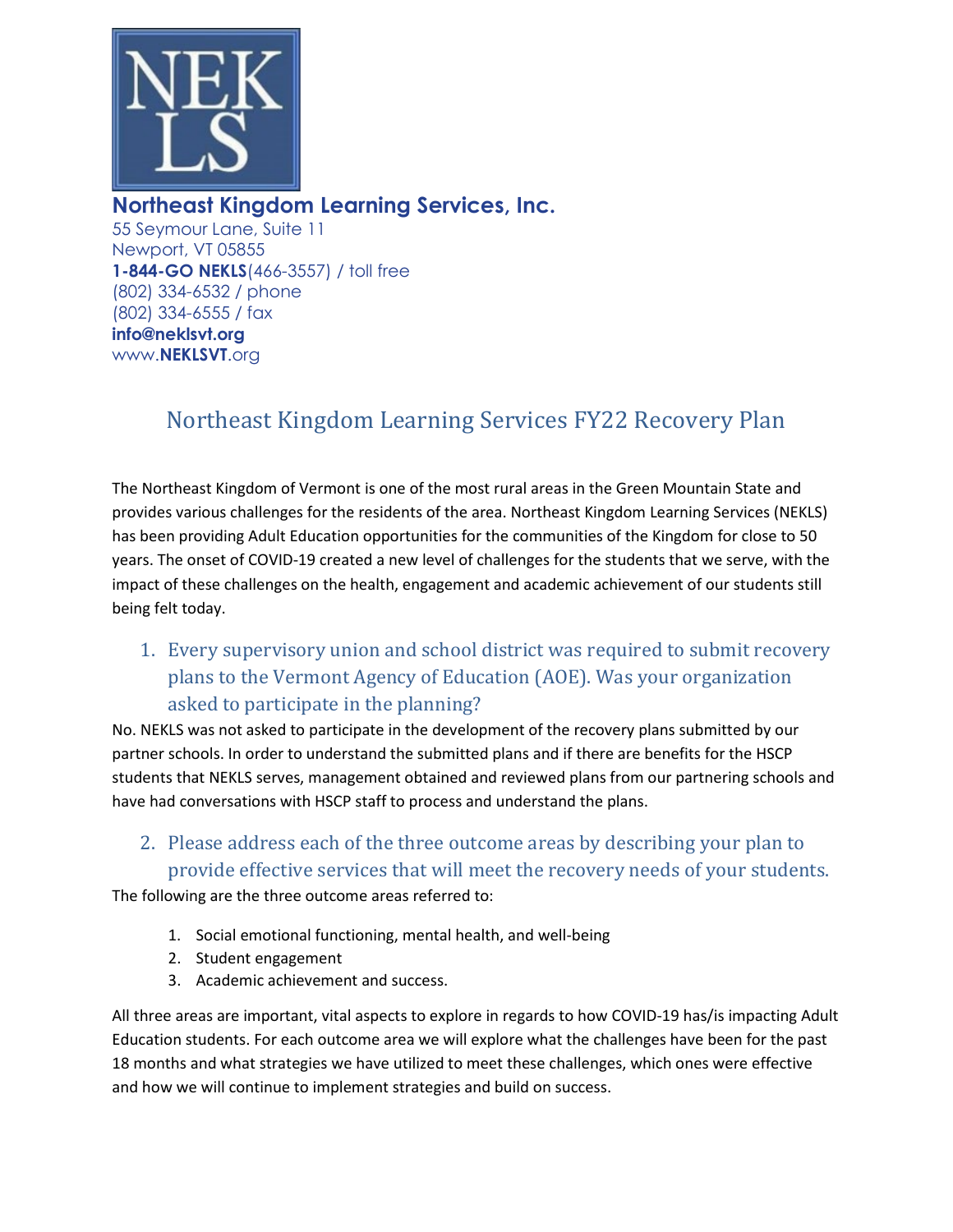#### Social emotional functioning, mental health, and well-being.

By May of 2020, it was becoming obvious that students were struggling emotionally and mentally the longer the pandemic wore on. Executive function skills were impacted, with some students having difficulty keeping remote learning appointments, staying organized and on task. Even when in-person learning was available again in the summer of 2020, many students had difficulty managing even basic tasks. The opportunity to come into the center also caused alarming stress for many students who were struggling with fear of the virus. Many students were afraid to even leave their house. Fortunately, remote learning did provide them the opportunity to receive instruction. But that form of fear was very harmful to the mental health and overall well-being of the student. The uncertainty of the situation was crippling for some students, bringing on depression and some students simple disengaged from their learning. Staff would attempt to make contact with students via phone calls, email or messaging platforms, often receiving no reply from the student. Even as COVID-19 numbers fell and the vaccine became available, this brought on fresh stress for some students who were still frightened to leave home and had anxiety around the vaccine. For many students, the past 18 months has been a long period of struggle, with many of them slipping into survival mode, simply wanting to get through the day and losing sight of their larger goals that pertained to education.

Recognizing the struggles many of our students had, NEKLS Adult Education staff began seeking out professional development that would allow us to assist our students. On September 18, 2020, Adult Education & Literacy (AEL) staff undertook a training on understanding executive function, the impact COVID-19 was having on these skills and strategies to assist students who were struggling. Many Adult Education organizations such as ProLiteracy and Coalition on Adult Basic Education (COABE) offered webinars that spoke to the effects of COVID-19 on students and offered resources for teachers who had students struggling with these effects. Staff were made aware of resources in the community, such as those offered by Northeast Kingdom Human Services, that might assist struggling students. Continuing to offer remote learning was crucial to many students, and NEKLS AEL staff continued to refine their understanding of effective use of the technology available.

Strategies that improve executive function skills have helped many students to reengage. Skills such as emotional control, flexibility, planning and prioritizing are a few of the areas that staff have worked with students on to help improve executive function. Dealing with stress is also a crucial component. Not only is there the consistent stress of COVID-19 itself, but the stress of managing different learning approaches such as remote learning opportunities, online programs such as *TABE Academy*, as well as in-person learning. The availability of the vaccine and dropping COVID-19 numbers all went a long way to helping students get back on the path of their educational goals. By the summer of 2021, more students were electing to return to in-person learning within the NEKLS learning centers. Safety protocols such as masks, social distancing, proper cleaning and sanitizing all remain in effect and help reduce the anxiety some students may continue to feel. Staff are confident that many of the lessons learned during the height of the pandemic will continue to help students feel comfortable and allow them to fully engage in meeting their educational goals. Professional development in Positive Psychology continues for Transition staff, with lessons learned from COVID-19 often incorporated into the training. Positive Psychology is the scientific study of what helps people to lead a fulfilling life and what strengths are needed for them to thrive. Professional development has included the study of textbooks by renowned Positive Psychologist Martin Seligman, a certificate program around the Science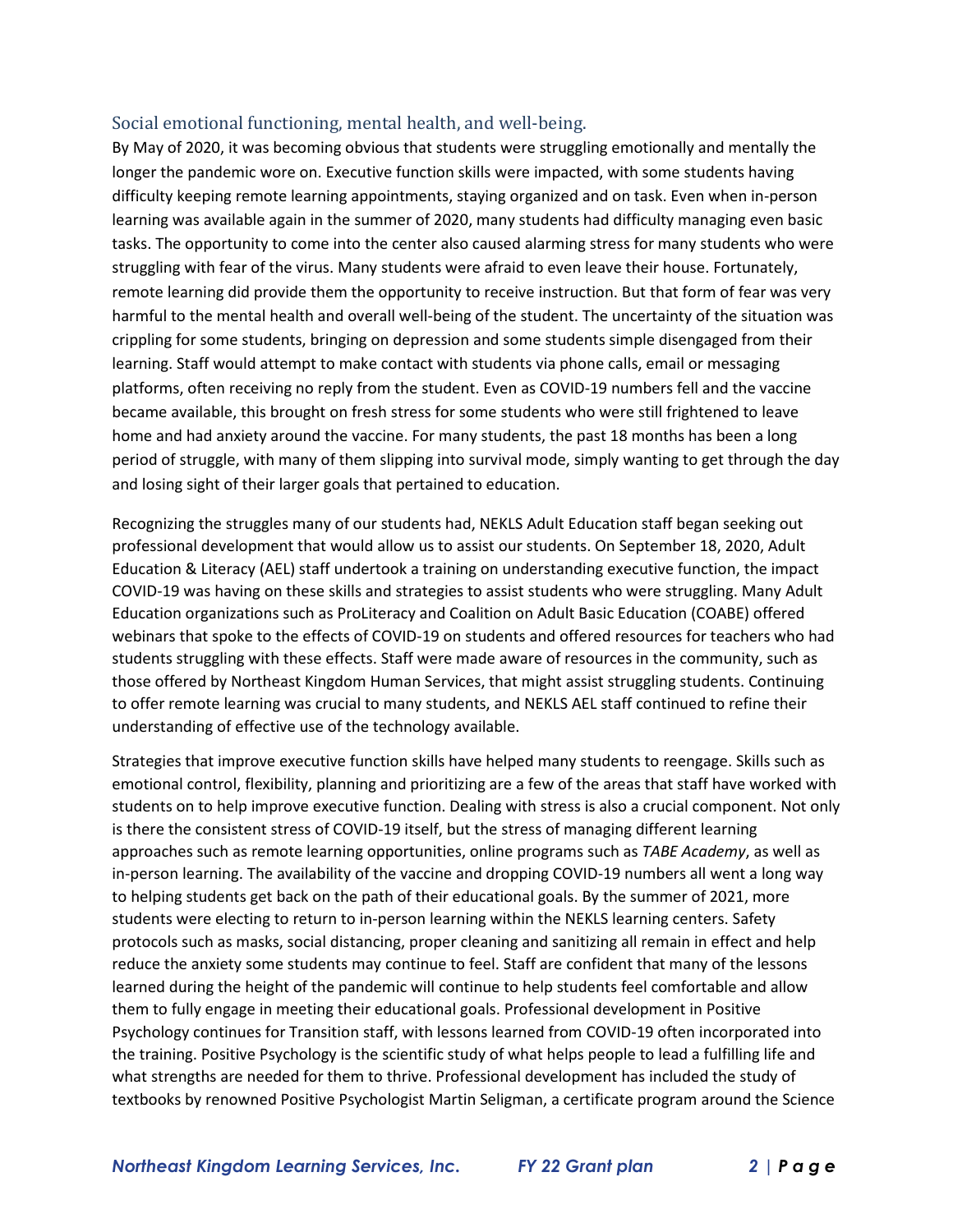of Happiness from The Greater Good Science Center of Berkley College and extensive work understanding the VIA character strengths and how to use those strengths with students. These professional development opportunities have taught staff Positive Psychology interventions that help foster a growth mindset and build resilience in students, allowing them to be more successful in their academic endeavors.

#### Student Engagement

As mentioned in the previous section, the impact, especially in the early part of the pandemic, of COVID-19 on students resulted in many students disengaging from their educational goals and entering a survival mode. Staff would temporarily be unable to make contact with some students, who later, after contact had been re-established, reported anxiety as a barrier to their participation. Remote learning opportunities through Zoom, phone calls, even mail were all available to students, but for many the overwhelming effect of COVID-19 led to total disengagement. As a result, NEKLS served a record low 121 students across all counties of our service area for FY21.

As the COVID-19 vaccine became available and the number of cases fell, combined with continued communication from staff, students have begun to return. Staff continue to utilize lessons learned from professional development that assist students to focus on their goals and re-engage with their learning plans. Professional development around executive function, delivered by Katie Willard, a Speech Language Pathologist, provided staff tools needed to help students improve skills that would allow them to be successful in their academic plan. Communication with students is also a major factor in bringing them back to the centers, and staff continue to reach out to students on a weekly basis. Remote learning options remain in effect for students who are more comfortable with that mode of learning. In August of 2021, NEKLS employed a full-time Outreach and Recruitment Specialist to help bring new students into the centers, improve community awareness of the services NEKLS offers and to help maintain collaborative relationships with community partners.

#### Academic achievement and success

Measuring academic achievement and success is done through utilizing data collected by the AEL providers and entered into the statewide AEL data system, DataWorks. The bedrock of some of the most crucial data comes from the baseline and progress assessment scores of the assessment tool the AEL system in Vermont uses; the Test for Adult Basic Education (TABE). This assessment allows AEL providers to discover the level a student is performing at in reading, language and math. Upon entry into the AEL system, a student is assessed in all three areas to establish a baseline. Progress assessments are performed after every 40 hours of instructional time. These progress assessments not only chart skill advancement, but help instructors determine skill areas that need further instruction. Benchmark targets for AEL providers help inform the Agency of Education on the effectiveness of the AEL providers and informs them on areas where further professional development or technical assistance may be required.

One adverse effect of the pandemic and the subsequent shutdowns, was the inability of AEL providers to deliver TABE progress assessments. The TABE was traditionally given as a paper test at NEKLS. The pandemic necessitated the need for NEKLS to bring onboard the computerized TABE assessment. From that point, staff needed to be trained in the new remote proctoring option of the TABE that allowed students to take the assessment at home while being monitored by an NEKLS proctor. By the time all systems were in place, it was late summer of 2020, which resulted in a loss of students being progressed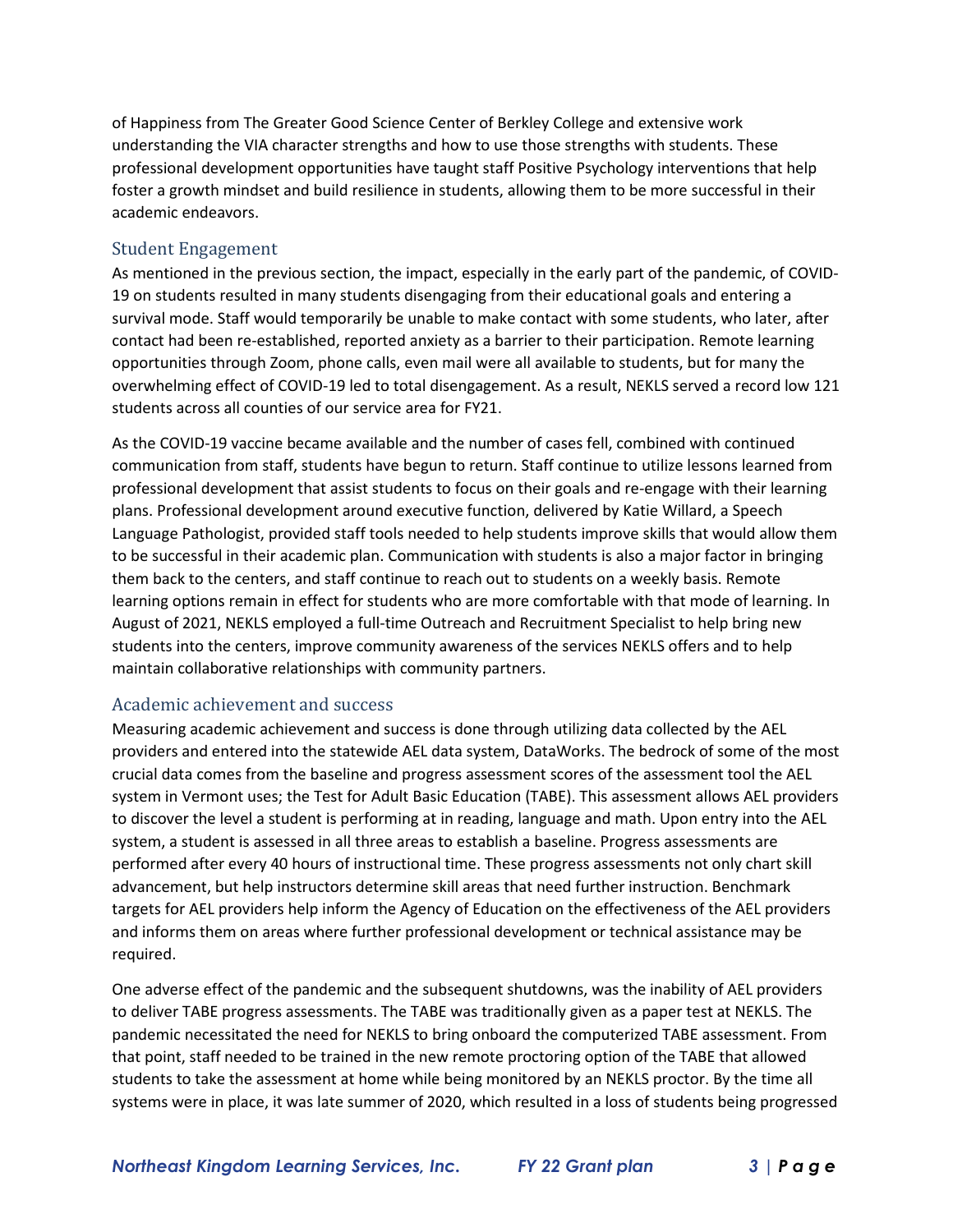assessed from March to September of 2020. This had a negative impact on crucial benchmarks target that AEL providers must meet; Measurable Skill Gains, baseline assessments, and progress assessments among others.

Meeting these benchmarks are important, not only for Agency of Education oversight, but to ensure that students are receiving the instruction they need to be successful in meeting their academic goals. To be certain that these benchmarks will be met, the Director of Adult Education & Literacy for NEKLS monitors reports from the DataWorks system on a weekly basis. This analysis is shared with crucial members of the management team in order for to ensure assessments are being delivered properly and in a timely manner. Weekly staff meetings give staff the opportunity to discuss students' progress, and identify students in need of assessment. As there is a correlation between instructional hours and academic skill obtainment, NEKLS instituted a minimum 4 hours a week requirement for all HSCP students. These hours can be met either through in-person instruction or through remote learning platforms such as Zoom. While this was a new approach for NEKLS, the requirement was embraced by both staff and students and resulted in 364% increase in student hours in a 3-month period. The new hour requirement, combined with student numbers increasing, allows NEKLS to feel confident that not only will FY22 benchmarks be met, but students will see improved outcomes with their academic skills and goals.

## 3. Describe plans to recruit targeted populations in FY22

With the number of students being served in FY21 down so drastically, NEKLS recognized the need for a coordinated outreach, recruitment and marketing approach. To facilitate this, NEKLS hired a fulltime outreach and marketing specialist, whose job it is to increase public awareness of NEKLS and all the services we offer, continue to build relationships with community partners, coordinate marketing strategies and explore new marketing techniques, and to help recruit new students. Reaching populations such as English Language Learners (ELL) and students with low literacy levels is a key component of the position, as these are populations that NEKLS has seen a decrease in accessing our services. There is also data that has been presented by partnering schools that as much as 15% of their enrolled students have stopped out of school due to the pandemic. NEKLS has been working with our partners in the public schools to provide packets of information regarding the Vermont High School Completion Program that can be sent to the families of students that have stopped out. The hope is that these students will engage in a flexible pathway that will allow them to complete their education, earn a diploma and transition to their next step in life.

The NEKLS Outreach and Recruitment Specialist has undertaken a number of strategies to help increase public awareness and recruitment of new students. Strategies such as:

- New marketing materials that focus on services NEKLS offers outside of credentialing programs, such as; workplace skills, ELL services, skill development, financial literacy, and digital literacy. New posters and brochures speak to these offerings and are being placed in multiple locations in the Kingdom.
- Social media plays a crucial role in outreach. The NEKLS Outreach and Recruitment specialist has taken over the NEKLS Facebook page and is posting on a much more frequent and consistent basis. An Instagram page was also created to further develop the reach of NEKLS within the social media landscape. Postings draw attention to the many services NEKLS offers and emphasizes safe, remote learning opportunities for students of all ages.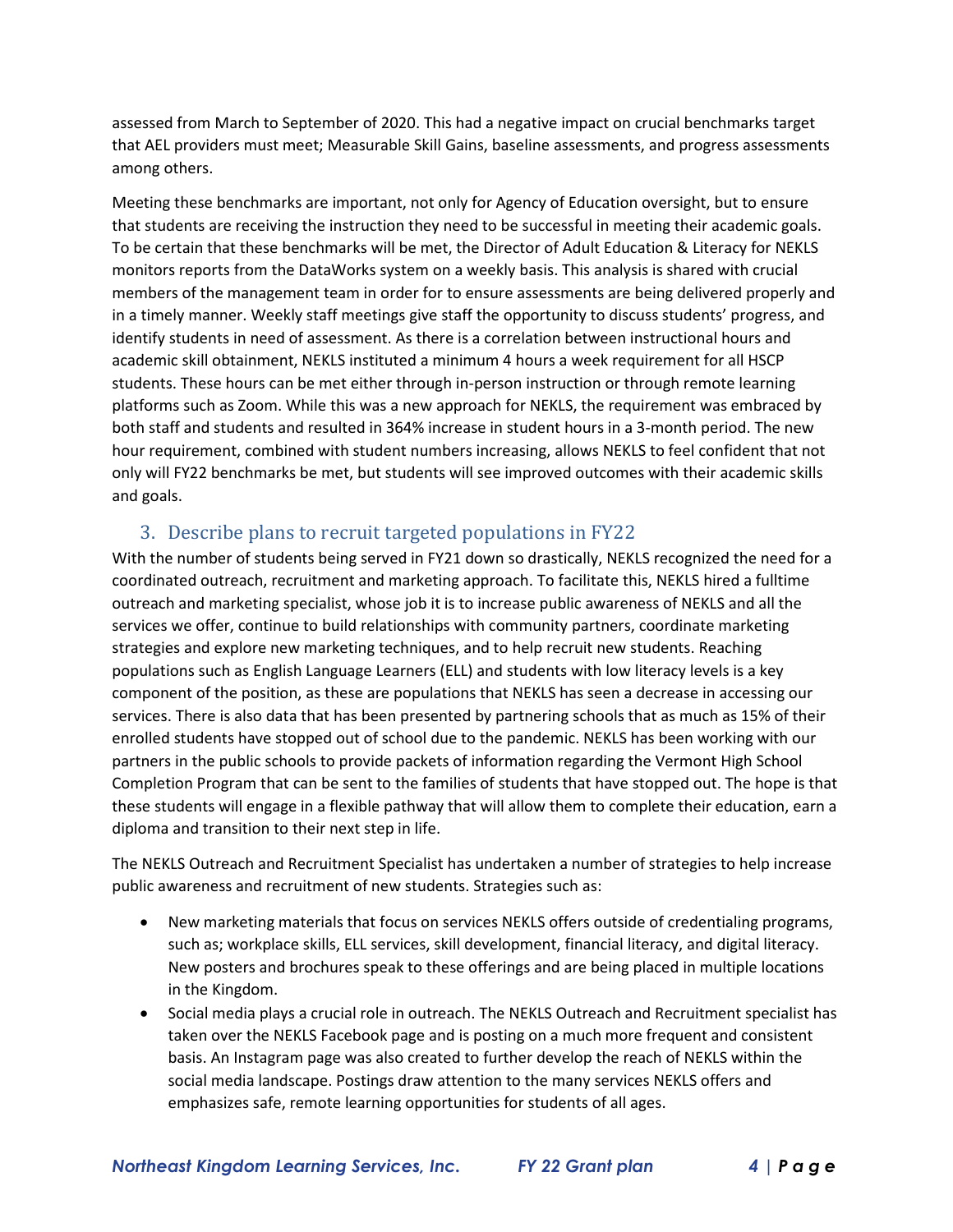- The NEKLS Outreach and Recruitment Specialist has also been attempting to broaden our community partner base. For example, every library in the Kingdom was reached out to with an introduction and an offer to meet to discuss how NEKLS might partner with the library. Several libraries not only responded, but asked for meetings to discuss partnership. A similar approach was taken with all school guidance personnel within the NEKLS service area, with an offer to meet to discuss the High School Completion Program (HSCP) and how NEKLS can partner with schools. These emails have already resulted in several meetings with school personnel as well as referrals to newly unenrolled students.
- Seeking new opportunities to reach a wider audience to help improve name recognition. The NEKLS Outreach and Recruitment Specialist and the NEKLS Transition Coordinator were invited to appear on The NEK Voice, a local television/radio program hosted by Scott Wheeler, a local publisher and historian, to discuss NEKLS and the many services we can offer students of all ages.

It is important to NEKLS to increase the number of older students, as well as students in targeted populations such as ELL and low literacy skills. The need is there within our communities and NEKLS remains committed to finding new ways to reach these populations and serve them. NEKLS, along with the other state AEL providers, have joined together to create the AEL Network. This network looks to help raise awareness of AEL services across the state and where students can access those services. This is done through consistency in messaging and marketing. Each provider is aware how to refer a potential student that may contact them to the provider in the student's area.

4. The Workforce Innovation and Opportunity Act (WIOA) grant application requested metrics under Consideration 10.b.

Explain how the program will show evidence of success for a specific, implementable plan ensuring that all Vermont adult education students are introduced to the following opportunities in their region and/or state:

- i. Career Technical Education including Adult career and technical education;
- ii. Postsecondary education; and
- iii. Employment.

iv. Provide analysis of key metrics that will be used to determine success of this plan.

It has been and will continue to be the plan of NEKLS to introduce the opportunities of Career Technical Education (CTE), postsecondary education, and employment during the early stages of the registration process, as well as continuing these discussions with students during their time at NEKLS, regardless of what service they are taking advantage of. It has always been our policy to align student passion and interest with career pathways. Going forward the measure of our success in introducing these opportunities to students can be measured against the [six common performance measures](https://www.dol.gov/agencies/eta/performance/performance-indicators) of the Workforce Innovation and Opportunity Act. We will also adhere to all Agency of Education protocols and guidelines pertaining to the data collection and metric analytics.

When members of the community come to NEKLS for adult education and literacy services the registration process includes an orientation, enrollment form, and an educational goals discussion. The orientation includes a slideshow presentation that detail the aspects of the services NEKLS provides. This includes examples of learning experiences we provide, such as technical center classes, college courses,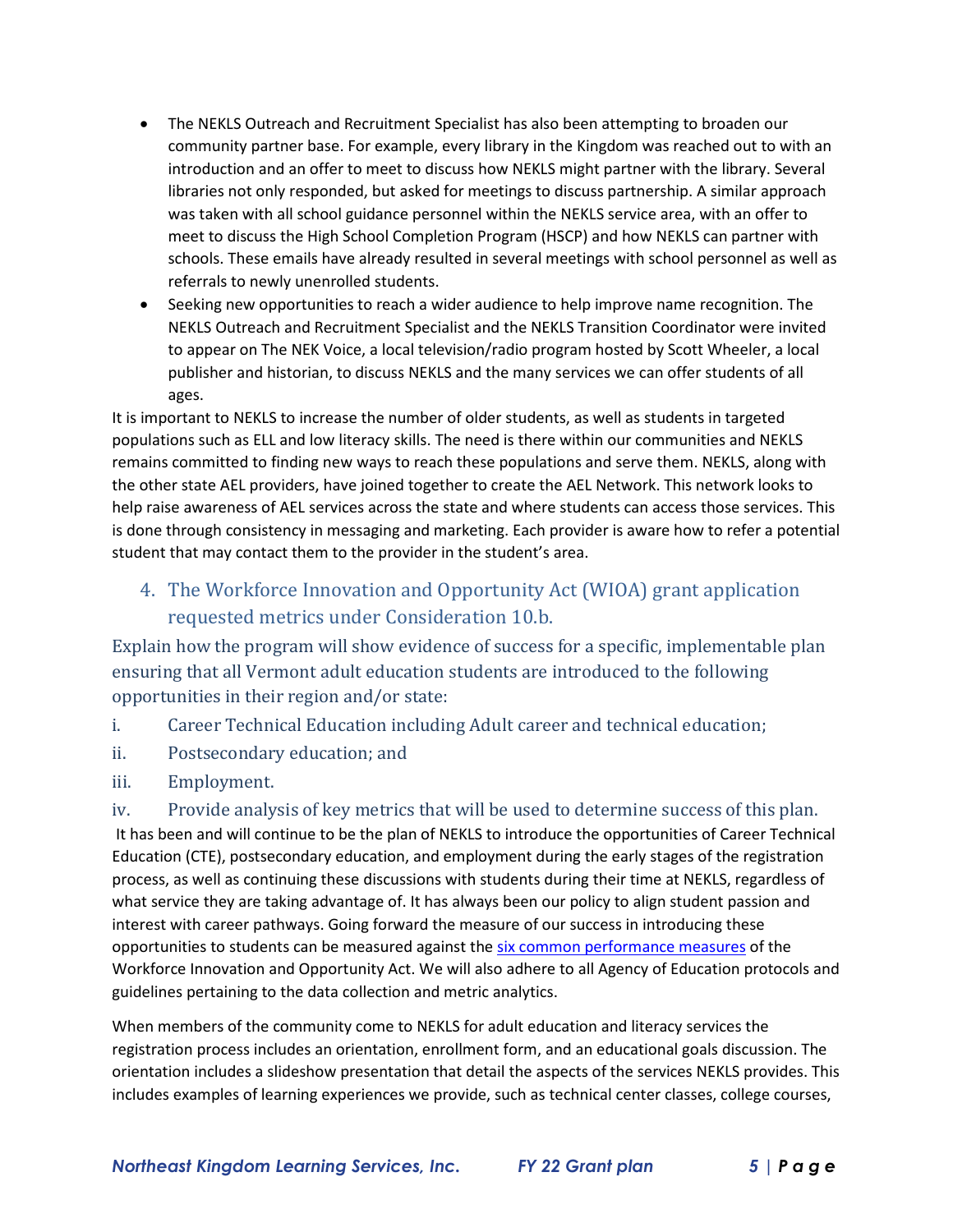and work-based learning. We explain each opportunity to the attendees, and later during a one-on-one meeting, we cover in detail how we can help them meet their educational and career goals. After this detailed overview, all students are offered to participate in our transitions program. Transitions is where students will dive more deeply into their desired or chosen career path, and with the aid of the Transitions specialist will explore what their career pursuit will entail.

We also see value in broadening our students view on what is possible for employment. To connect Vermonters to career pathways, we ask every student to complete at least one career interest survey; oftentimes, they will do several. Based on the survey results, students explore their careers of choice, prepare and conduct informational interviews with community members who work in those careers, and write up their findings in a career interest research paper.

Every student who goes through our orientation process is exposed to other possible career services, postsecondary education opportunities and referred, when relevant, to other partners such as Department of Labor, or Vocational Rehabilitation. Our goal is to improve the capturing of these career services in Data Works so that, by the end of the 21/22 fiscal year, 95% of new students have a career service.

NEKLS is also working to expand our relationship with our local CTE centers to better understand what they can offer all NEKLS students and what services might be offered that would meet student needs. Partnering with CTE centers on an IET program will hopefully allow at least 10 students the ability to access CTE services. HSCP Plan Managers are also improving relationships with local CTE centers in order to ensure our students are able to access all CTE can offer.

Post-secondary or job training is an area that is explored with any student accessing NEKLS Transition services. The HSCP offers many students the opportunity to experience a college course. In FY21 9 students had the goal to enter post-secondary education or a job training program, yet only 1 achieved that goal. As this is a crucial component to employment success, NEKLS would like to see the number of students who enter post-secondary rise from 1 to 15.

As gainful employment is one of the primary goals of the AEL system, NEKLS wants to see the students who exit our services continue with employment. According to Table 5 of the federal report, In FY21 42 of 115 students who exited our services had retained employment a year after exiting. For FY22 we would like to see that number rise 31% from 42 to 55.

## 5. Describe Integrated Education and Training program plans and strategies.

For FY22, NEKLS is committed to providing an Integrated Education and Training (IET) program that involves preparing students to work in a childcare facility. Childcare workers are an in-demand profession within the Northeast Kingdom, with several childcares expressing to NEKLS the need for qualified workers. Partnering with local childcares, as well as with our local Career Technical Education (CTE) centers, the IET model we are proposing would not only train students for the work within a childcare facility, but also provide them with positive psychology techniques and soft skills to improve their work readiness and value as a worker, as well as address any academic skills that may need to be improved. NEKLS plans to seek assistance from the Agency of Education as this program is developed to ensure that all IET guidelines are being met. While this plan is in the early stages, targeted start date is February, 2022.